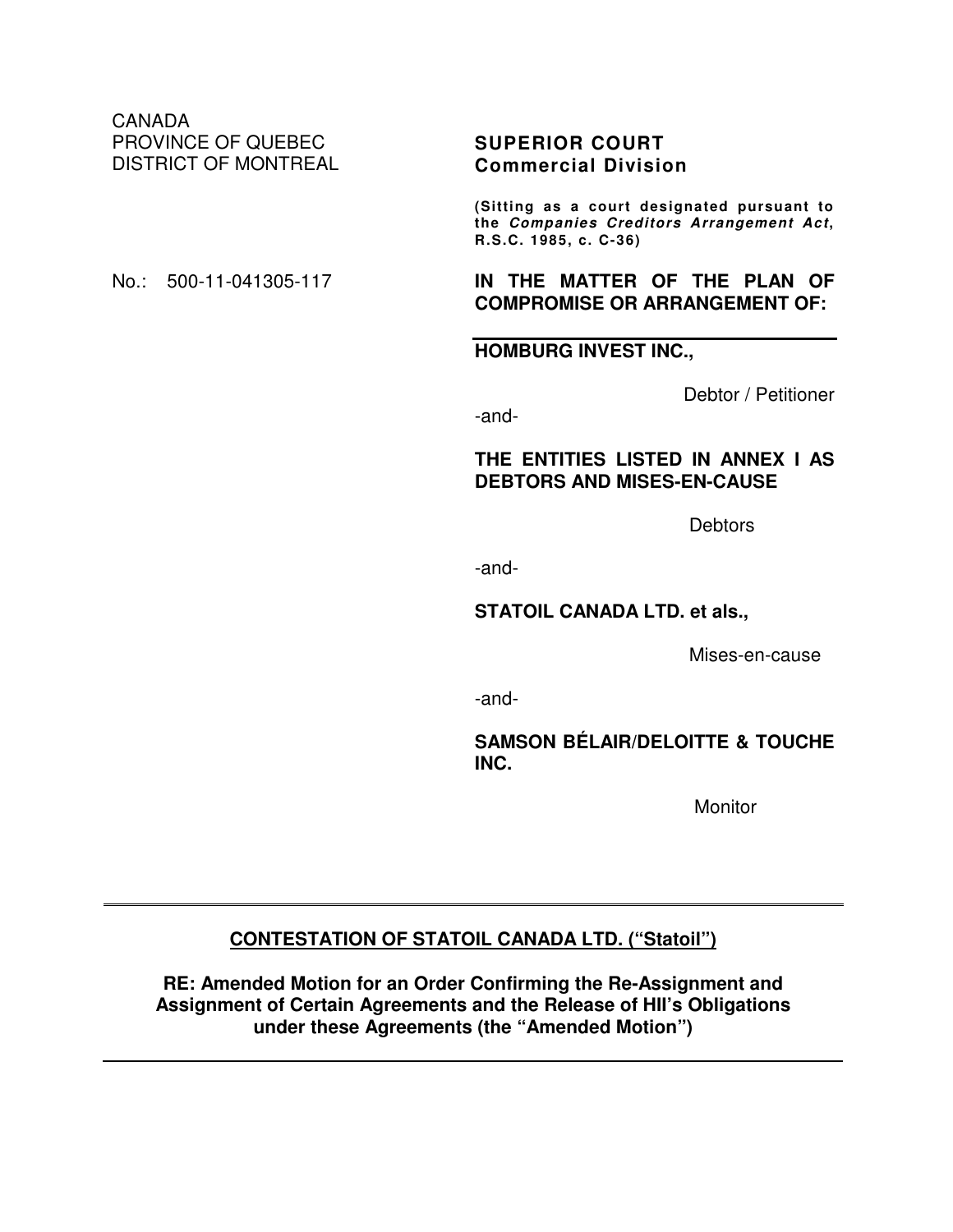# **TO THE HONOURABLE LOUIS J. GOUIN, J.S.C. OR TO ONE OF THE HONOURABLE JUDGES OF THE SUPERIOR COURT OF MONTREAL, SITTING IN COMMERCIAL DIVISION, IN AND FOR THE JUDICIAL DISTRICT OF MONTRÉAL, THE MISE–EN-CAUSE STATOIL RESPECTFULLY SUBMITS THE FOLLOWING:**

# **I. INTRODUCTION**

- 1. By way of this written contestation, Statoil seeks to have the Amended Motion dismissed, principally on the basis that:
	- a. HII does not have the required legal standing and interest to seek the conclusions of the Amended Motion;
	- b. This CCAA Court does not have the *ratione materiae* jurisdiction to hear the Amended Motion;
	- c. Subsidiarily, the Assignment Disclaimer should be annulled; and
	- d. Subsidiarily, the relief sought in the Amended Motion cannot be granted;

# **II. PROCEDURAL AND FACTUAL BACKGROUND**

- 2. On September 9, 2011, the Honourable Louis J. Gouin, J.S.C., issued the Initial Order<sup>1</sup>;
- 3. Pursuant to the Initial Order, the Monitor was appointed as monitor of the Debtors and the HII Stay was ordered until October 7, 2011 which was extended to December 9, 2011 pursuant to an Order of the Court<sup>2</sup>;
- 4. On September 13, 2011, Cadillac issued the Notice of Default, Exhibit R-25, to HII and Statoil giving notice that the sum of \$561,279.56 was outstanding in respect of net rent and additional rent owing under the Head Lease, Exhibit R-1;
- 5. Cadillac did not apply to this Court to request that the stay of proceedings under the Initial Order be lifted prior to issuing the Notice of Default;
- 6. Cadillac did not send (and still has not sent as at the date hereof) a notice of intent to terminate the Head Lease to Statoil or otherwise indicate to Statoil that it intended on terminating the Head Lease;
- 7. On September 27, 2011, Statoil issued a payment in the amount of \$561,279,56 to Cadillac in error ("Statoil's Erroneous Payment"), for those reasons and based

 $\overline{1}$ 1 Capitalized terms not otherwise defined herein shall have the meaning ascribed to them in the Amended Motion, unless the context dictates otherwise.

<sup>&</sup>lt;sup>2</sup> The term Court is used herein to mean the CCAA Court.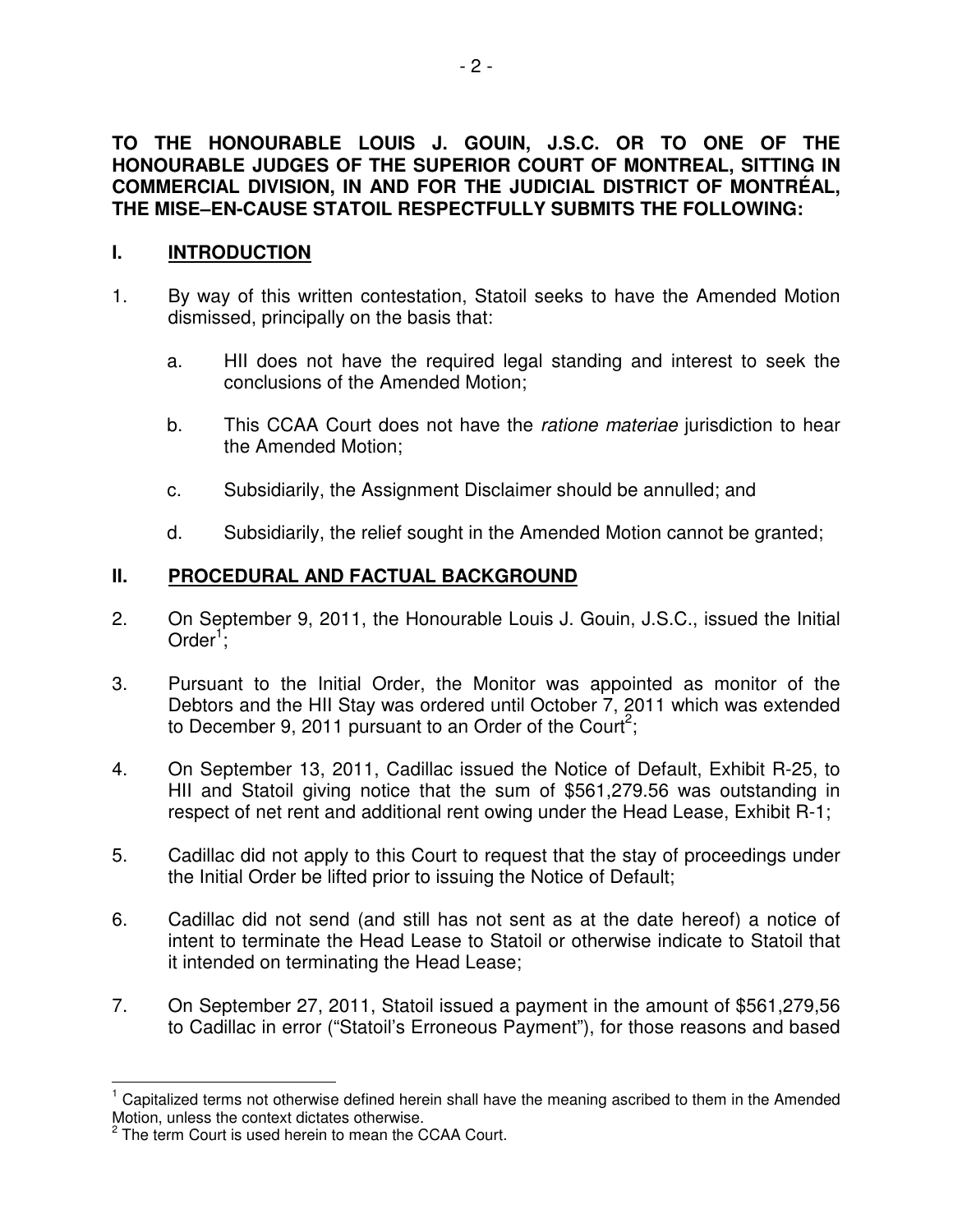on the facts more fully set out in paragraphs 23 - 34 of the November 11, 2011 Affidavit of François Parent in support of this Contestation;

- 8. Statoil's Erroneous Payment was not accompanied with any cover letter nor did it contain any indications whatsoever that Statoil understood and intended to have the Head Lease re-assigned to it;
- 9. In a letter dated October 5, 2011, Statoil's Alberta counsel promptly advised counsel for Cadillac that the \$567,279.56 was paid by Statoil in error, and demanded the return of the funds, as appears from the letter dated October 5, 2011 from Mr. Simard of Bennett Jones LLP to Cadillac, a copy of which is communicated and filed herewith as **Exhibit D-1**;
- 10. As at the date hereof, Cadillac has not returned the \$567,279.56 to Statoil, as demanded in the October 5, 2011 letter, Exhibit D-1;
- 11. Further to Statoil's Erroneous Payment, HII did not surrender up possession of the premises at Canoxy Place;
- 12. On September 30, 2011, with the approval of the Monitor, HII served:
	- a. The Head Lease Disclaimer, Exhibit R-26, the Assignment Disclaimer, Exhibit R-27, upon Cadillac and Statoil pursuant to Section 32(1) of the CCAA, pursuant to which disclaimers HII notified Cadillac and Statoil that it intended to disclaim the Head Lease and the Assignment as of October 30, 2011;
	- b. The Subtenant Notices, R-28, upon each of the Subtenants, pursuant to which HII notified the Subtenants that it intended to disclaim, as Sublandlord, the Subleases as of October 30, 2011;
- 13. On October 5, 2011, HII paid to Cadillac the Head Lease rent owing for the post-CCAA portion of September (i.e., as of September 9, 2011) and for all of October, as admitted at paragraph 25 of the Amended Motion;
- 14. On Thursday, October 13, 2011, or thereafter, the following motions were served on Alberta counsel for Statoil:
	- a. The motion of Cadillac to declare null and void the Head Lease Disclaimer and the Assignment Disclaimer ("Cadillac's Motion to Annul Disclaimers");
	- b. The motions of BOS, Premier, MHM, CTS, Keywest, MHI, SPT, Tucker, Surge, Logan, and CE to declare null and void the Head Lease Disclaimer and its disclaimer of their respective Subleases (collectively "Subtenants' Motion to Annul Disclaimers");

(collectively the "Motions to Annul Disclaimers")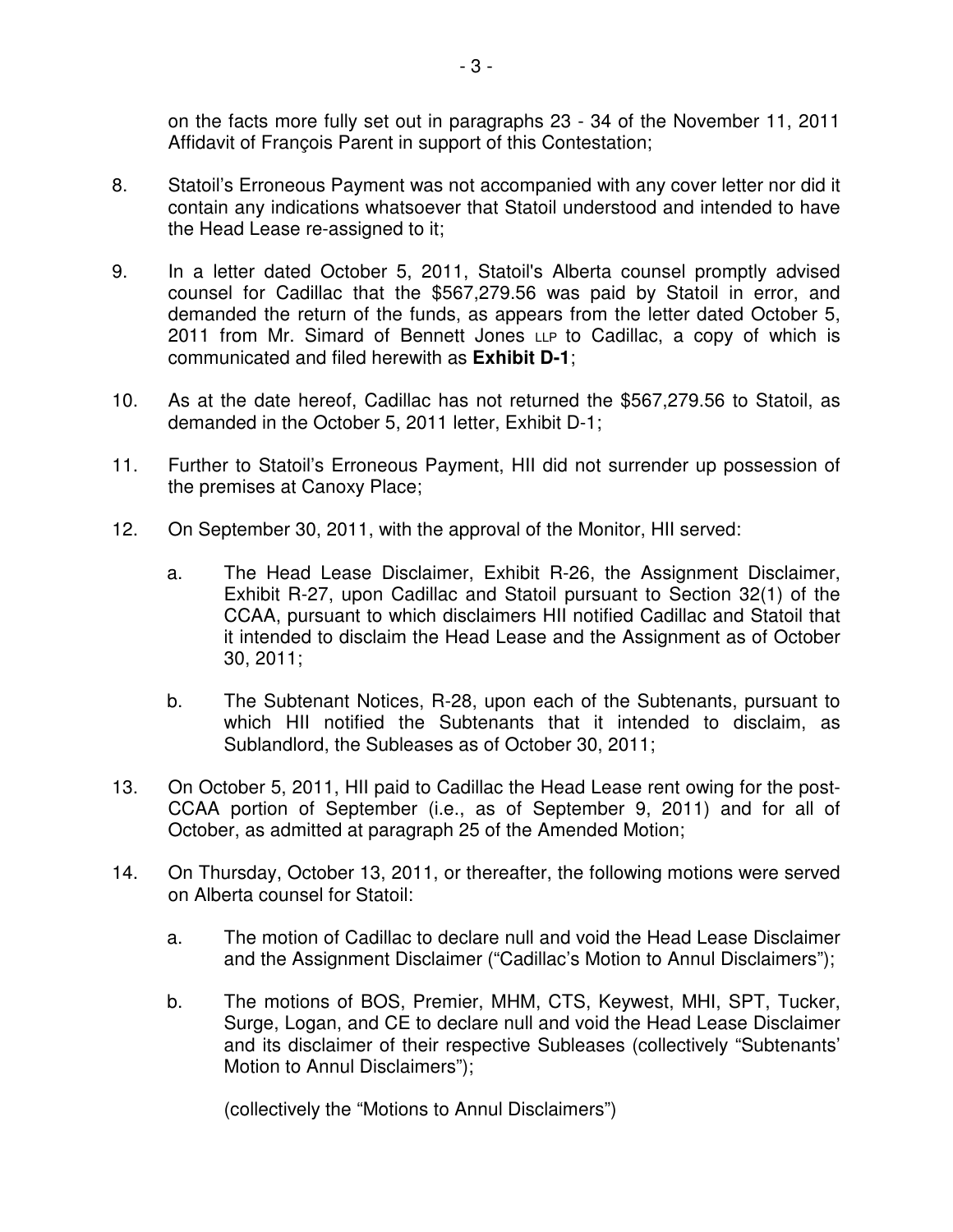- 15. In the circumstances, Statoil did not itself, make a duplicative and redundant application to annul the disclaimers given that:
	- a. Statoil could avoid the hardship (set out at paragraphs 59 61 hereinbelow) resulting from the Assignment Disclaimer by a finding from the CCAA Court: (i) that the Head Lease Disclaimer was valid and effective or (ii) in favour of Cadillac's position that the Head Lease and the Assignment Agreement should not be disclaimed; and
	- b. Statoil's position was and still is that its obligations under the Head Lease had not been triggered for those reasons more fully set out in paragraphs 64 – 87 hereinbelow;
- 16. On or about October 24, 2011, Cadillac served an amended motion to declare null and void the Head Lease Disclaimer and the Assignment Disclaimer, whereby Statoil was impleaded in the proceedings and Cadillac sought to reserve and not prejudice its rights against Statoil under the Head Lease and the Assignment notwithstanding the conclusions it was seeking against HII;
- 17. Subsequently, certain Subtenants served amended motions to declare null and void the Head Lease Disclaimer and its disclaimer of their respective Subleases whereby Statoil was impleaded in the proceedings and the declaration of HII's default was sought to be binding as against Statoil;
- 18. On October 31, 2011, a complete change of tactics and legal strategy arose insomuch as counsel for HII and the Monitor announced during a conference call at 12:00pm with, inter alia, counsel for Statoil, that HII would be presenting an application which now solely targeted Statoil with the consent of the Monitor, Cadillac and the Subtenants;
- 19. At 2:15pm on October 31, 2011, counsel for HII confirmed to this Court during a case management hearing that it intended to serve and file the above-mentioned application by 4:30pm on November 2, 2011. The Court decided that the application would be presentable on November 7 and 8, 2011, notwithstanding Statoil's objection as to the impossibility for it to advance a full and complete defence in such a short delay;
- 20. On November 2, 2011, the Motion for an Order confirming the Re-Assignment and Assignment of Certain Agreements and the Release of HII's Obligations under these Agreements (the "Motion") was effectively served on Statoil at 4:30pm;
- 21. The Motion seeks declaratory conclusions against Statoil so that: (a) the Head Lease is re-assigned to Statoil and Statoil is bound by all of its obligations vis-àvis Cadillac and (b) Statoil abide by its obligations under the NDAs and is deemed to have concluded the New Sublease Agreements;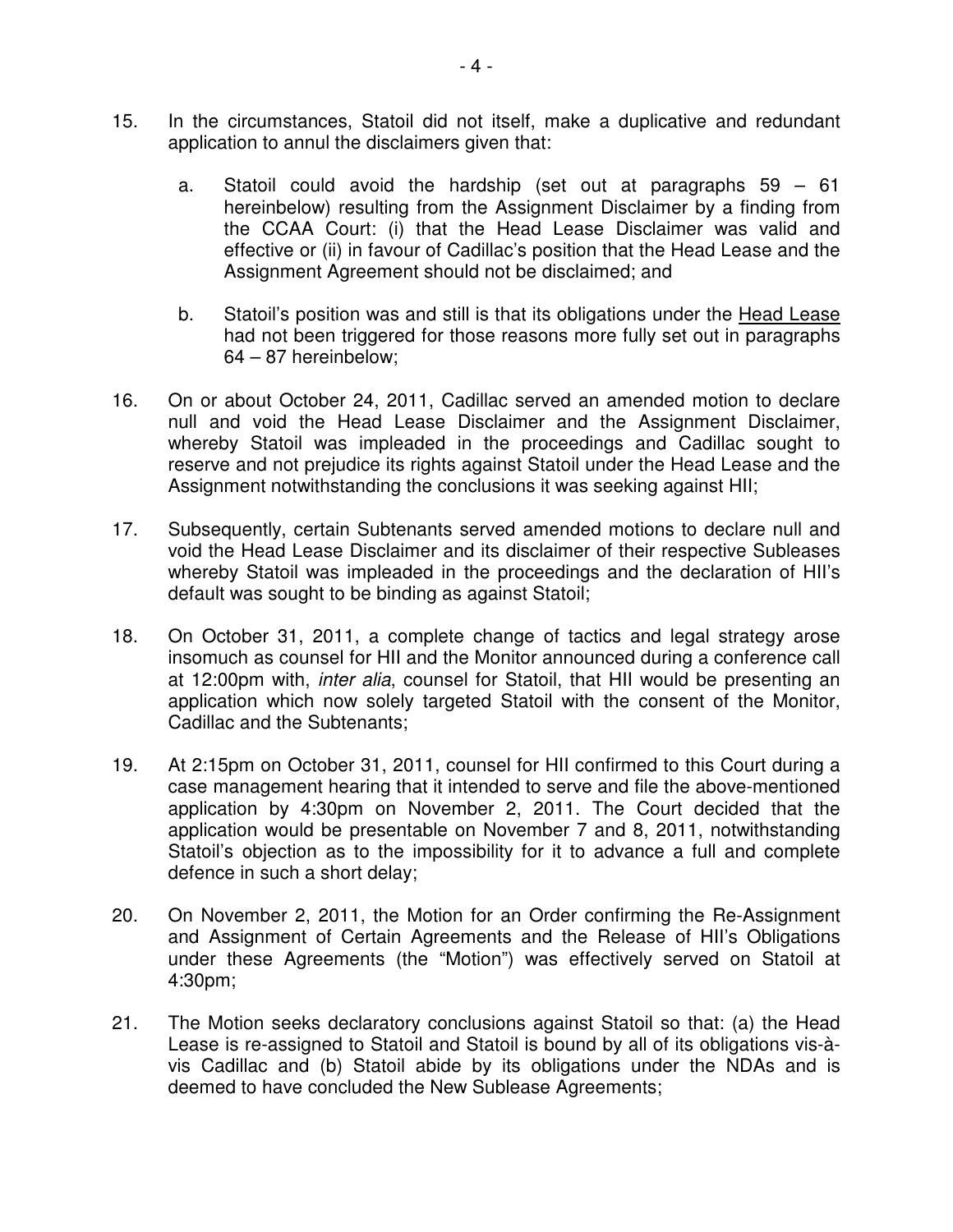- 22. At paragraph 51 of the Motion, it is alleged that Cadillac and the Subtenants undertake to desist from the Motions to Annul Disclaimers if all of the conclusions sought in the Motion are granted;
- 23. On November 4, 2011, Statoil requested, by way of letter to this Court, that the Motion which was presentable on November 7 and 8 be adjourned by one week so as to allow the parties to agree on a litigation agenda setting out the necessary and appropriate procedural steps prior to the hearing on the merits of the Motion to take into consideration:
	- a. Statoil's intent to present preliminary exceptions regarding HII's lack of legal interest and standing to present the Motion and this Court's lack of subject-matter jurisdiction to hear and decide on the Motion; and
	- b. Statoil's desire to conduct certain examinations on discovery of the representative of HII, Cadillac and of the Subtenants;

as appears from the letter from the undersigned attorneys to the Honourable Louis J. Gouin, J.S.C., dated November 4, 2011, a copy of which is communicated and filed herewith as **Exhibit D-2**;

- 24. On November 7, 2011, Statoil requested to have an adjournment of the Motion before this Court on the basis that Statoil was not in a position to advance a full and complete contestation, reiterating the grounds raised in the November 4, 2011 letter, Exhibit D-2;
- 25. The Court refused Statoil's request for an adjournment and the hearing of the Motion commenced on November 7, 2011, with the examination in chief of the representative of HII, as appears from the Case Management Order #5 dated November 7, 2011, a copy of which is communicated and filed herewith for convenience purposes as **Exhibit D-3**;
- 26. In the Case Management Order #5, the Court requested that the Parties abide by a very rigid and extremely short litigation agenda whereby the following steps would be completed:
	- a. Cross-Examination by Statoil outside of Court of Mr. James F. Miles, the representative of HII (not on discovery but to be filed into the Court Record in its entirety): Wednesday, November 9, 2011;
	- b. Examination by Statoil outside of Court of a representative of Cadillac (not on discovery but to be filed into the Court Record in its entirety): Thursday, November 10, 2011;
	- c. Filing by Statoil of its Contestation (including its preliminary exceptions), Affidavit(s) of Fact, Affidavit(s) of Law and Expert Report(s) : Friday, November 11, 2011;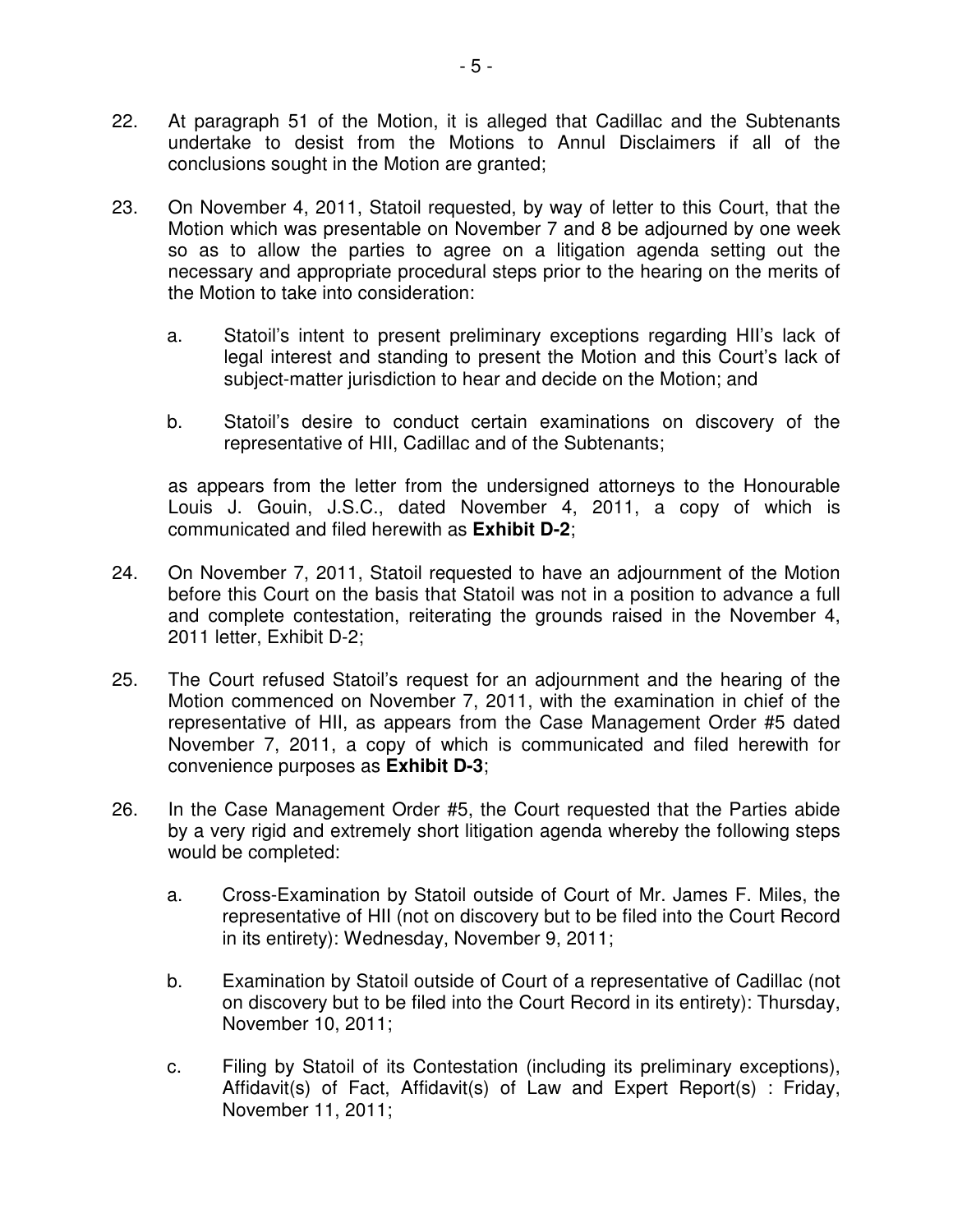- d. Cross-Examination by HII of a representative of Statoil on its detailed affidavit in support of the Contestation: Tuesday, November 15, 2011;
- e. Filing by HII of any rebuttal expert reports by HII, Cadillac and the Subtenants: Wednesday, November 16, 2011;
- f. Peremptory date for hearing on HII's Motion (being understood that no witness will testify other than the Monitor): Friday, November 18, 2011;

the whole, as appears from the Case Management Order #5, Exhibit D-3;

27. On November 7, 2011, the undersigned attorneys only agreed to comply with this litigation agenda to properly protect Statoil's rights and under reserve of the clear objection that Statoil could not advance a full and complete defence in the circumstances. The undersigned attorneys namely pleaded that the issues raised in the Motion did not fall within the purview of this Court's jurisdiction but should rather be adjudicated by the civil courts of Alberta (for a number of reasons as more set out at paragraphs 34 – 44 hereinbelow) at an ordinary and reasonable pace in light of the nature, scope and significant financial consequence on Statoil of the conclusions sought in the Motion;

# **III. STATOIL'S PRELIMINARY EXCEPTIONS**

# **A. Preliminary Dismissal for HII's Lack of Legal Standing**

- 28. HII does not have the legal standing and interest to advance this Amended Motion for the reasons more fully set out hereinbelow;
- 29. The Amended Motion principally seeks a series of declarations to resolve a dispute that has not yet been legally triggered between Cadillac and Statoil on the first part and the Subtenants and Statoil on the second part;
- 30. At conclusions [1], [1.1], [1.2], [1.3], [1.4], [2], [3] [4], [5] (in relevant part), [6], [7], [9], [10], [11] of the Amended Motion, HII (and not Cadillac) seeks, without legal interest and standing, to have this Court declare and enforce the obligations of Statoil towards Cadillac under the Head Lease and the Assignment;
- 31. At conclusions [1.2], [1.3], [1.5], [7], [8], [12] of the Amended Motion, HII (and not the Subtenants) seeks, without legal interest and standing, to have this Court declare and enforce the obligations of Statoil towards the Subtenants under the NDAs;
- 32. Neither Cadillac nor the Subtenants have adduced any evidence before this Court in connection with the Amended Motion and the conclusions sought therein;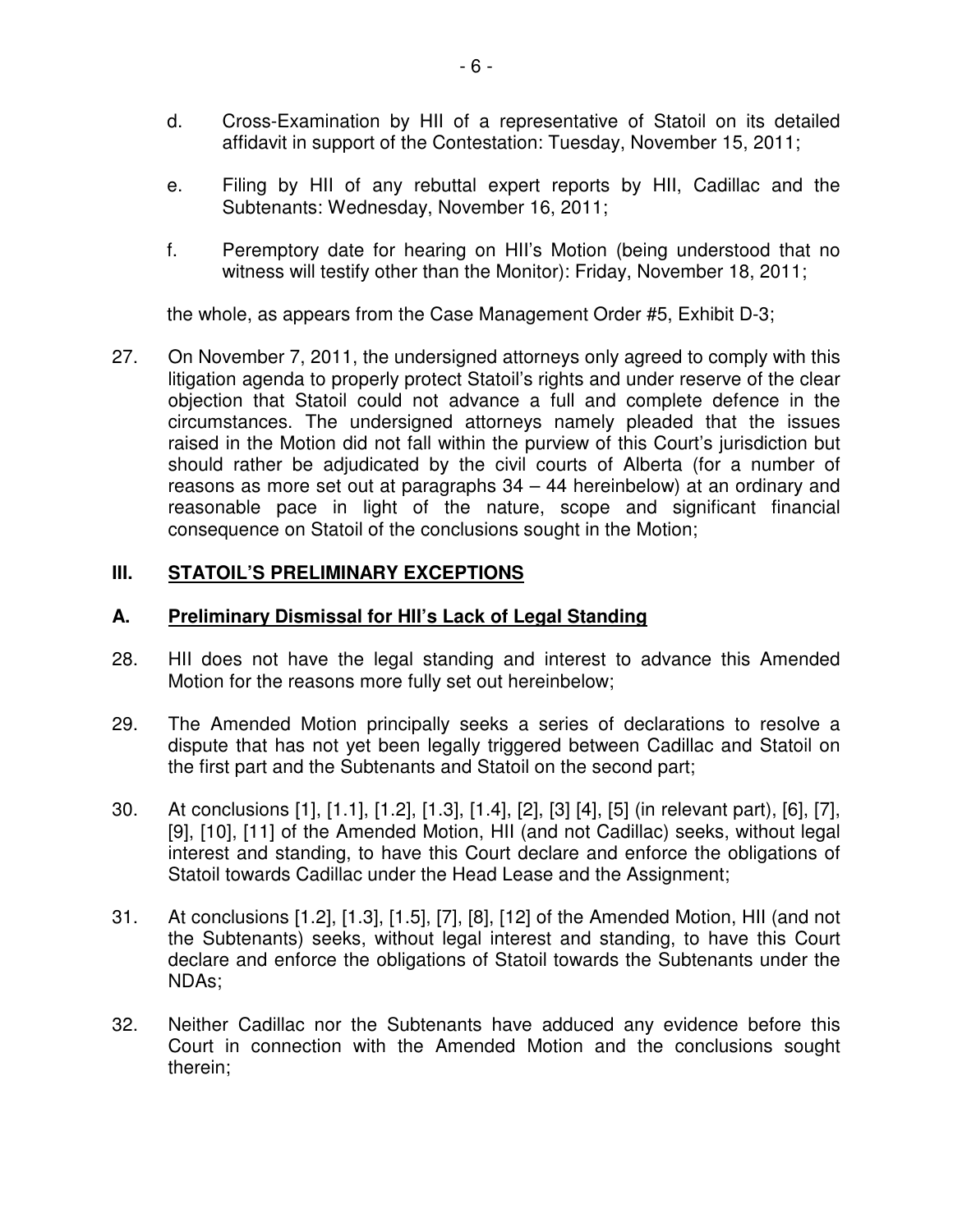33. Cadillac and the Subtenants do not consent to the Amended Motion nor do they undertake to desist from the Motions to Annul the Disclaimers if only conclusions [13] *et seq.* are left standing by this Court;

## **B. Declinatory Exception for Lack of Subject Matter Jurisdiction**

- 34. This Court does not have the jurisdiction to hear the Amended Motion for the reasons more fully set out hereinbelow;
- 35. The Amended Motion seeks to have this Court issue relief under its generally broad discretionary powers which would effectively allow HII to circumvent express statutory provisions under the CCAA, and namely the provision preventing a sublandlord from disclaiming a sublease. This would result in a direct violation of Section 32(9)(d) of the CCAA which prevents a lessor from disclaiming a lease and deprives the Court of the power to approve such a disclaimer;
- 36. The Amended Motion also seeks to have this Court decide on the contractual rights and obligations of non-debtor parties as between themselves under the Head Lease, the Assignment, the Subleases, the NDAs and the Consents to Sublease entered into by all Subtenants in respect of Canoxy Place (the "Consents to Sublease"), the latter of which are communicated and filed en liasse herewith as **Exhibit D-4**. Such relief is not inextricably connected to HII's restructuring;
- 37. With respect, it is the civil courts, and not this Court, that would have the subject matter jurisdiction to hear the issues raised by this Amended Motion were they to be advanced by the appropriate parties;
- 38. Furthermore, the issues raised in the Amended Motion should properly be adjudicated upon by the civil courts of Alberta for the following reasons;
- 39. The law of Alberta dictates that Alberta is the proper forum in which to adjudicate any disputes arising under the Head Lease, Assignment, Subleases, the NDAs, and the Consents to Sublease as leases and contracts relating to real property in Alberta, and to be performed in Alberta;
- 40. The law of Alberta provides that Alberta will be the proper forum within which to bring an action if a "real and substantial connection" to Alberta can be shown. The "real and substantial" test is set out in the common law, as well as Rule 11.25 of the Alberta Rules of Court, Alta. Reg. 124/2010, as amended;
- 41. Rule 11.25 of the Rules of Court provides that a real and substantial connection is presumed to exist in the following circumstances:
	- i. the claim relates to land in Alberta;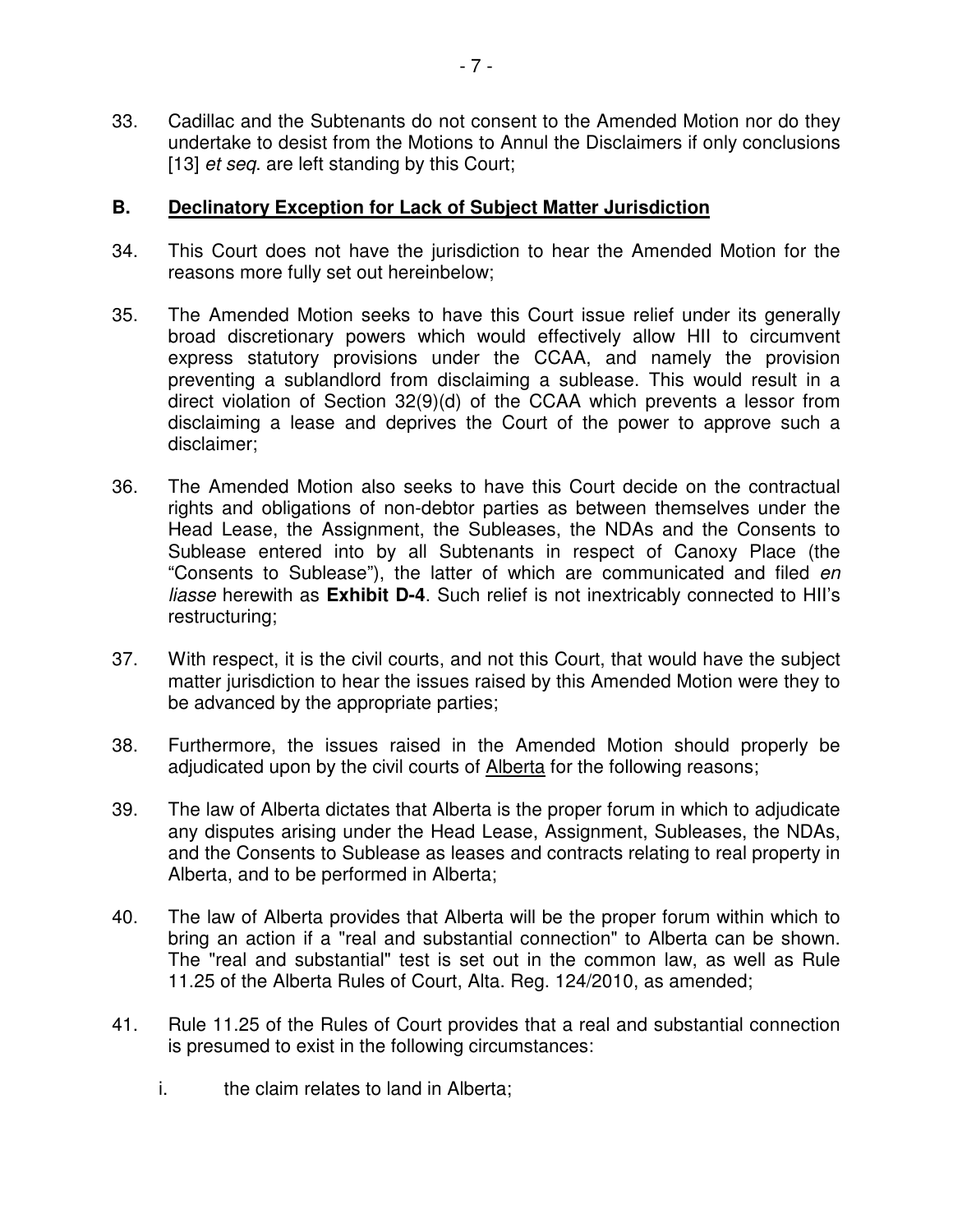- ii. the claim relates to a contract or alleged contract made, performed or breached in Alberta;
- iii. the claim is governed by the law of Alberta; or
- iv. the defendant is resident in Alberta.
- 42. Thus, the effect of Rule 11.25 is to create a rebuttable presumption of a real and substantial connection of jurisdiction in Alberta with respect to real property interests, including leasehold interests, and contracts made, performed or breached in Alberta;
- 43. This presumption can be rebutted with evidence as to the intention of the parties, and such factors as: the place of contracting, the place of negotiation of the contract, the place of performance, the location of the nature and subject matter of the contract, and the place of business of the parties;
- 44. In this case, the presumption is not rebuttable given that:
	- i. the Leased Premises are located in Alberta;
	- ii. the parties to the Head Lease, Assignment, Subleases, the NDAs and the Consents to Sublease carry on business in Alberta;
	- iii. the contracts all appear to have been negotiated and entered into in Alberta;
	- iv. the contracts are governed by Alberta law; and
	- v. all the obligations under the Head Lease, Assignment, Subleases, NDAs and the Consents to Sublease are or were to be performed in Alberta;

with the result that an Alberta court would find all the contracts to have a "real and substantial connection" to Alberta, and thus conclude that Alberta is the proper legal forum for the determination of any disputes between Cadillac, Statoil, and the Sub-tenants relating to the contracts;

#### **IV. ANNULMENT OF DISCLAIMER ASSIGNMENT**

- 45. In light of the recent turn of events on October 31, 2011, and of the filing and service of the Motion on November 2, 2011, and of the Amended Motion on November 11, 2011, Statoil is now entitled to seek the annulment of the Assignment Disclaimer;
- 46. Prior to October 31, 2011, Statoil believed that, because of Cadillac's application to annul the disclaimer of both the Head Lease and the Assignment Agreement, and because Statoil was named in that application (and obviously materially affected by same) it was unnecessary for Statoil or any other party to file a duplicative application seeking the same relief;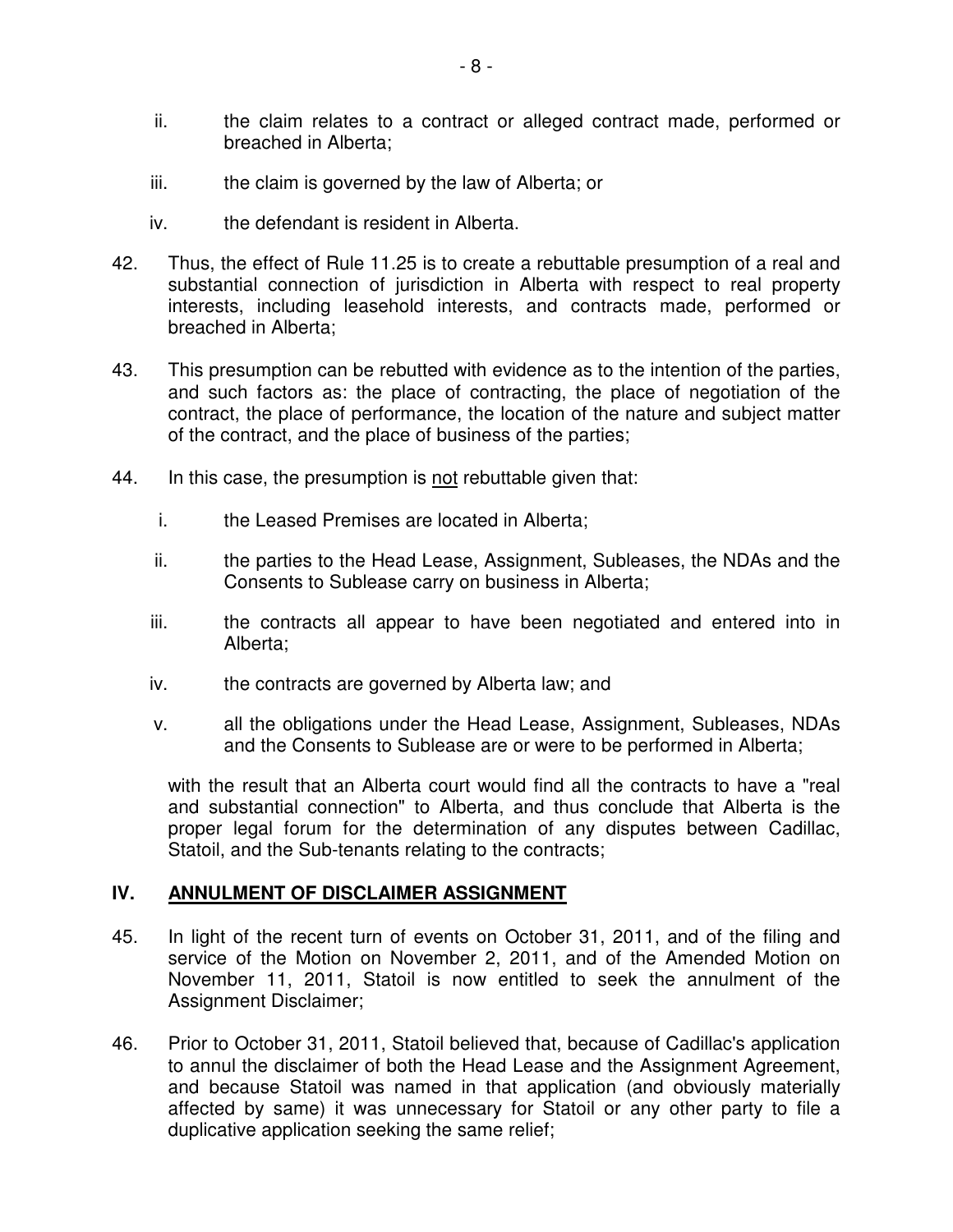- 47. In the circumstances, Statoil did not itself, apply to annul the disclaimers given that:
	- a. Statoil could avoid the hardship (set out at paragraphs 59 61 below) resulting from the Assignment Disclaimer by a finding from this Court: (i) that the Head Lease Disclaimer was valid and effective or (ii) in favour of Cadillac's position that the Head Lease and the Assignment Agreement should not be disclaimed; and
	- b. Statoil's position was and still is that its obligations under the Head Lease had not been triggered for those reasons more fully set out in the next section hereinbelow;
- 48. Statoil, as an affected party, would have been able to appear and make argument at the contested hearing on the proposed disclaimers, all of which were opposed. This was the case both on the original filing deadline for motions to annul disclaimers (October 17, 2011) and on the proposed effective date of the disclaimers, October 30, 2011;
- 49. It was only on October 31, 2011 (informally, in the Court hearing) and then on November 2, 2011 (formally, upon the filing of the Motion) that the parties who had filed and were advancing the Motions to Annul the Disclaimers, announced their intention to (conditionally) withdraw them;
- 50. Therefore, there would be no prejudice to any of the parties, if the time period under s. 32(2) of the CCAA were extended to allow Statoil the opportunity to apply to the Court to annul the Assignment Disclaimer. That relief would merely allow Statoil to preserve the status quo as it existed both on October 17, 2011 and October 30, 2011, prior to the previously unannounced and surprising change in direction of Cadillac and the Subtenants on October 31, 2011;

## **a. HII is precluded from Disclaiming the Assignment and the Head Lease**

- 51. The Head Lease, the Assignment and the Subleases, were all part of a legally and commercially integrated group of agreements as pleaded by HII;
- 52. HII's legal restriction from disclaiming the Subleases, precludes it from disclaiming the Head Lease and the Assignment;
- 53. This Court does not have the power to render orders which entail and/or ratify the violation of the CCAA's provisions;

## **b. Absence of any Evidence Whatsoever of a Prospect of a Viable Compromise or Arrangement**

54. HII has not discharged its burden of proof to establish that a viable compromise or arrangement exists;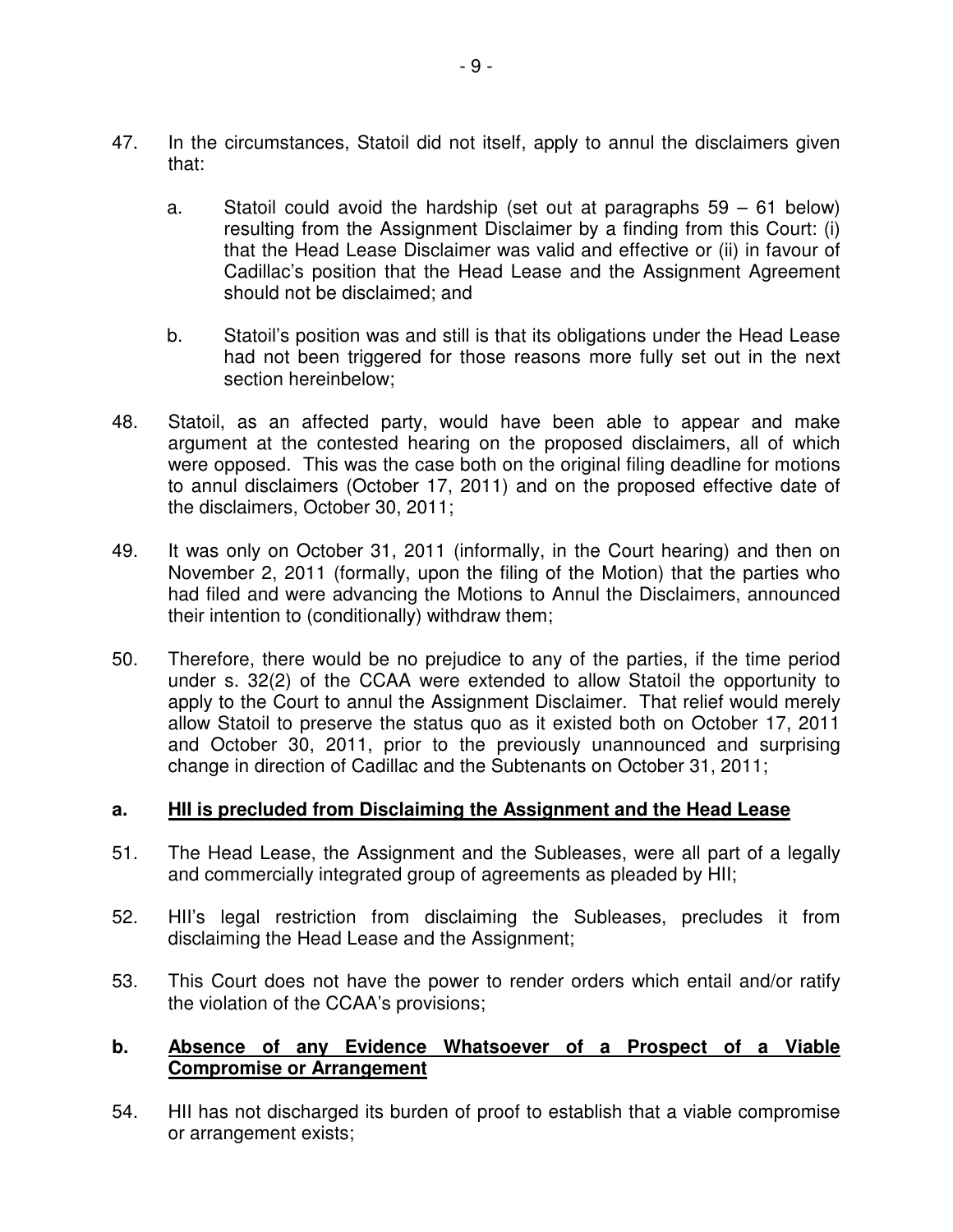- 55. In paragraph 30 of its Amended Motion, HII states its position that the proposed disclaimers "would enhance HII's ability to achieve a viable compromise or arrangement in its CCAA proceeding." This statement is then adopted as evidence by Mr. Miles, HII's Affiant;
- 56. However, that statement does not provide the type of evidence stipulated by s. 32(4) of the CCAA, which requires this Court to consider whether a proposed disclaimer "would enhance the prospects of a viable compromise or arrangement being made by the company." Unlike HII, the Monitor has made a statement to this effect (referred to at paragraph 52 of the Amended Motion) which is then adopted (as hearsay) by Mr. Miles;
- 57. However, the Monitor's simple statement, which amounts only to a mere verbatim recitation of the issue on which evidence is required by s. 32(4), does not amount to the necessary evidence. What HII must prove, by admissible nonhearsay evidence is that: (a) there currently exists the prospect of a viable compromise and arrangement; and (b) the proposed disclaimers would enhance those prospects. HII has tendered no such evidence. This type of evidence is absolutely essential and central to justify this Court's exercise of its very powerful remedy to approve disclaimers;
- 58. HII is thus precluded from disclaiming either the Head Lease, the Assignment Lease or the Subleases;

## **c. Statoil will Suffer Significant Hardship further to Assignment Disclaimer**

- 59. It is impossible for Statoil to now "undo" the entire arrangement put in place by HII. Statoil cannot economically move its office premises back from Jamieson Place to Canoxy Place.
- 60. The overall project cost of moving Statoil to Jamieson Place, including design, construction, and move was \$29M (Statoil paid most of it). This amount is more than the \$22.6M that Statoil would assume instead of HII;
- 61. Statoil could not possibly move its office back to the Head Lease Premises (which comprise 117,000 square feet, in which Statoil housed 378 employees and contractors). Statoil currently has 209,000 square feet in Jamieson Place, in which it houses 420 employees and contractors. Statoil expects to have 573 employees and contractors in place by the end of 2012 (more than completely filling the Jamieson Place premises). Therefore, there is simply no way that Statoil could move back to Canoxy Place – there is far too little space there to meet Statoil's requirements;

## **d. Notices of Disclaimer were issued contrary to the terms of the Initial Order**

62. Contrary to paragraph 28 of the Initial Order, neither HII nor the Monitor made any attempt to discuss or reach an agreement with Statoil prior to the issuance of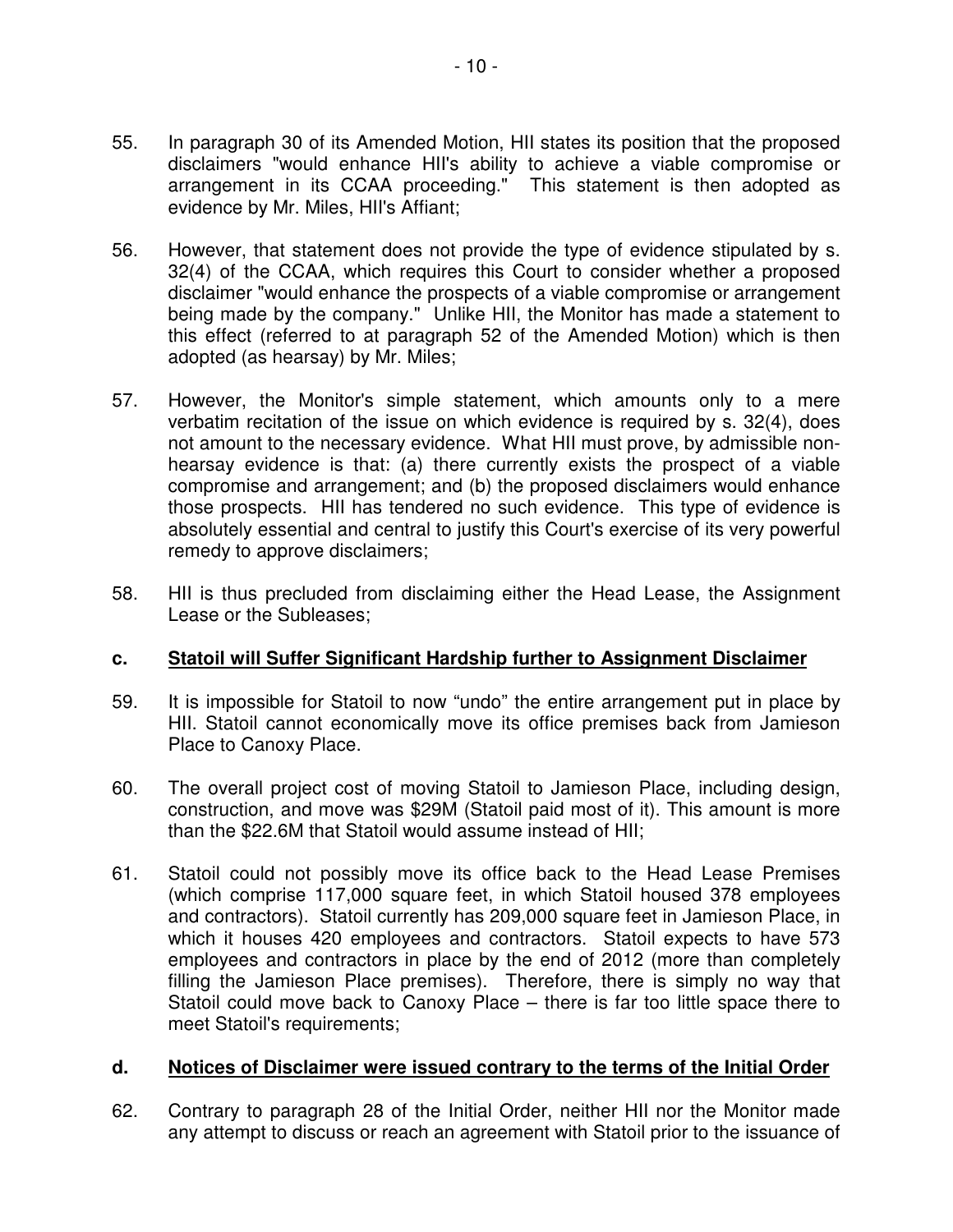the Head Lease Disclaimer and the Assignment Disclaimer. On the contrary, neither HII nor the Monitor even contacted Statoil or gave it any advance notice in respect of either the filing of the proceeding seeking the Initial Order under the CCAA or its intent to disclaim;

63. In striking the appropriate balance between the interests of the various stakeholders, the Court should look with disfavour at the unilateral and precipitous actions of HII which ignored clear declarations contained in the Initial Order.

# **V. HII IS NOT ENTITLED TO THE RELIEF BEING SOUGHT UNDER ALBERTA LAW**

- 64. Subject and without prejudice to Statoil's preliminary exceptions and argument as to the impossibility of disclaiming the Assignment Agreement, Statoil contests the merits of what is being sought by HII in the following manner;
- 65. The contractual mechanism and requisite notices whereby the Head Lease may be re-assigned to Statoil reveals that Statoil has the option to cure a default by HII and is not obligated to do so as per the Assignment;
- 66. By the express wording of the Assignment and the NDAs, there are a number of conditions precedent that must be satisfied before Statoil may exercise its option to be re-assigned in the Head Lease under the Assignment and/or Statoil's obligations arise vis-à-vis the Subtenants:
	- a. Cadillac manifests its clear intent to terminate the Head Lease by way of notice or otherwise to Statoil;
	- b. Cadillac delivers a notice of default to HII; and
	- c. Cadillac provides a copy of the notice of default to Statoil;
- 67. If such conditions precedents are satisfied, then:
	- a. Under the Assignment, Statoil has the option to cure HII's default, have the Head Lease re-assigned to it and be obligated towards Cadillac thereunder; and
	- b. Under the NDAs, Statoil has the obligation to cure HII's default vis-à-vis Cadillac, have the Head Lease re-assigned to it (and be obligated towards Cadillac thereunder), and honour the rights of the Subtenants under the Subleases;
- 68. While there may be some ambiguity as to what legal consequence is effected as a result of the satisfaction of the condition precedents, the condition precedents themselves are completely unambiguous;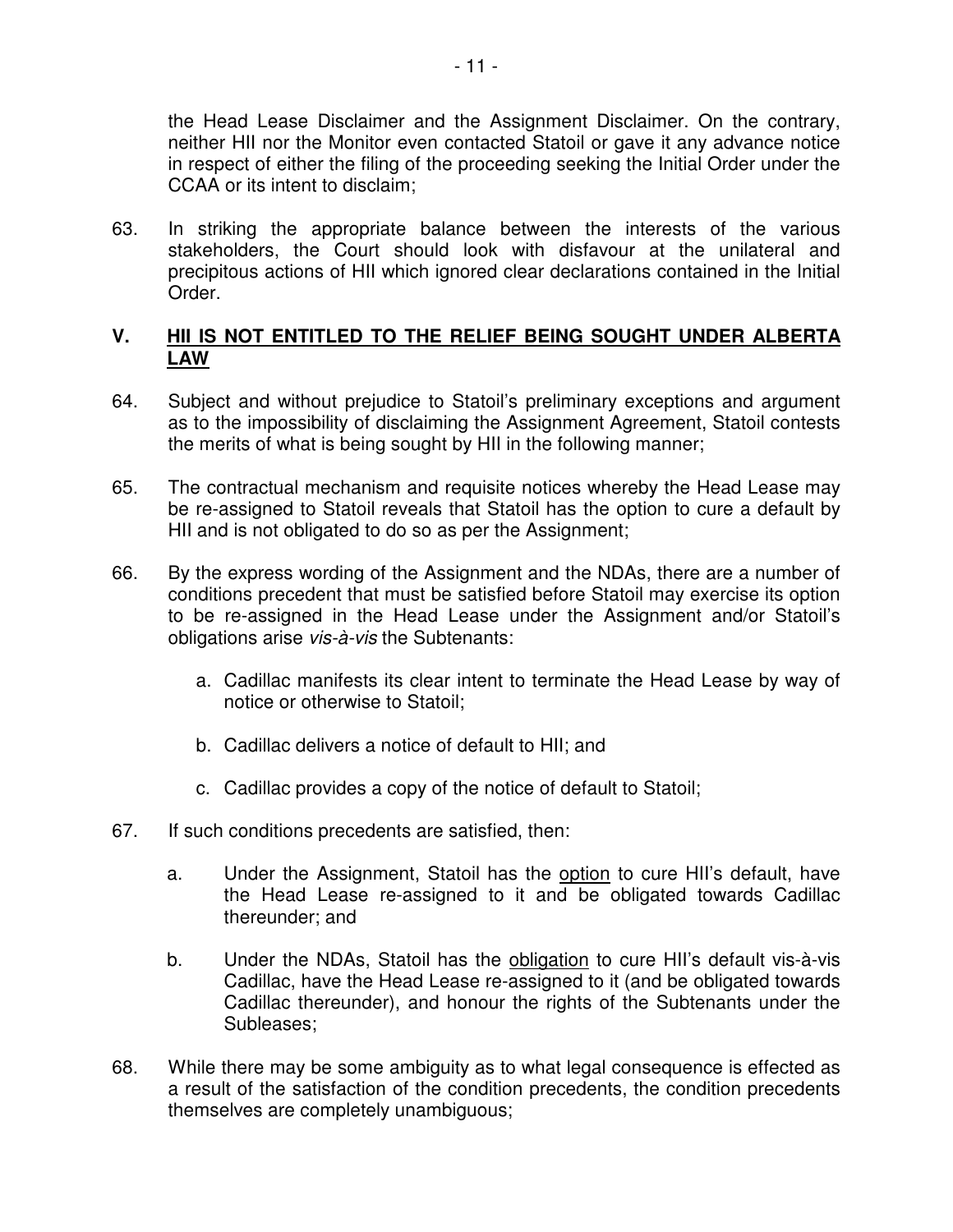- 69. Alberta Law holds that unambiguous words used in contracts are to be given their literal meaning, unless to do so would result in absurdity. As such, the clearly-worded conditions precedent in the NDA's must be given their literal meaning and Statoil's rights to cure HII's default cannot be engaged until:
	- a. Cadillac, in fact, intends to terminate the Head Lease;
	- b. Cadillac, in fact, delivers a notice of default to HII (where no stay of proceedings is in effect); and
	- c. Cadillac, in fact, provides a copy of the notice of default to Statoil;
- 70. Statoil's position was and still is that its right (or obligation?) to remedy HII's default has not been triggered, because **none** of the conditions precedent to its rights being engaged have actually been satisfied:
	- a. No notice of default was properly sent to HII (the stay of proceedings was not lifted); and
	- b. Perhaps more importantly, no notice of intent to terminate the Head Lease has ever been sent to Statoil;
- 71. HII has clearly admitted that Cadillac has not sent a notice of intent to terminate the Head Lease to HII and/or Statoil, as appears from paragraph 42 of the Amended Motion;
- 72. As Statoil's right to cure has not yet arisen, Statoil has not yet had to elect whether or not to exercise that right under the Assignment (the September 27, 2011 payment by Statoil was done in error, as appears from paragraphs 23 – 34 of the November 11, 2011 Affidavit of François Parent in support of this Contestation);
- 73. Under Alberta Law, it is clear that this Court (or any other civil court for that matter) cannot rewrite the Assignment or the NDAs and thereby do away with, inter alia, the condition precedent that a notice of intent to terminate be sent to Statoil;
- 74. The condition precedent (which was expressly agreed to by Cadillac in the Assignment) that Cadillac must intend to terminate the Head Lease before Statoil's right to cure is engaged, is clearly a centrally important commercial term in those agreements. The objective intention and commercial effect of that condition precedent is obvious: Cadillac, a very large, sophisticated and rational economic actor, will only seriously intend to terminate the Head Lease when market rental rates are near or above the Head Lease rental rate. Termination of the Head Lease would end the contractual relationship between Cadillac and Statoil and Cadillac would be forced to re-let the space and sue for damages (subject to mitigation);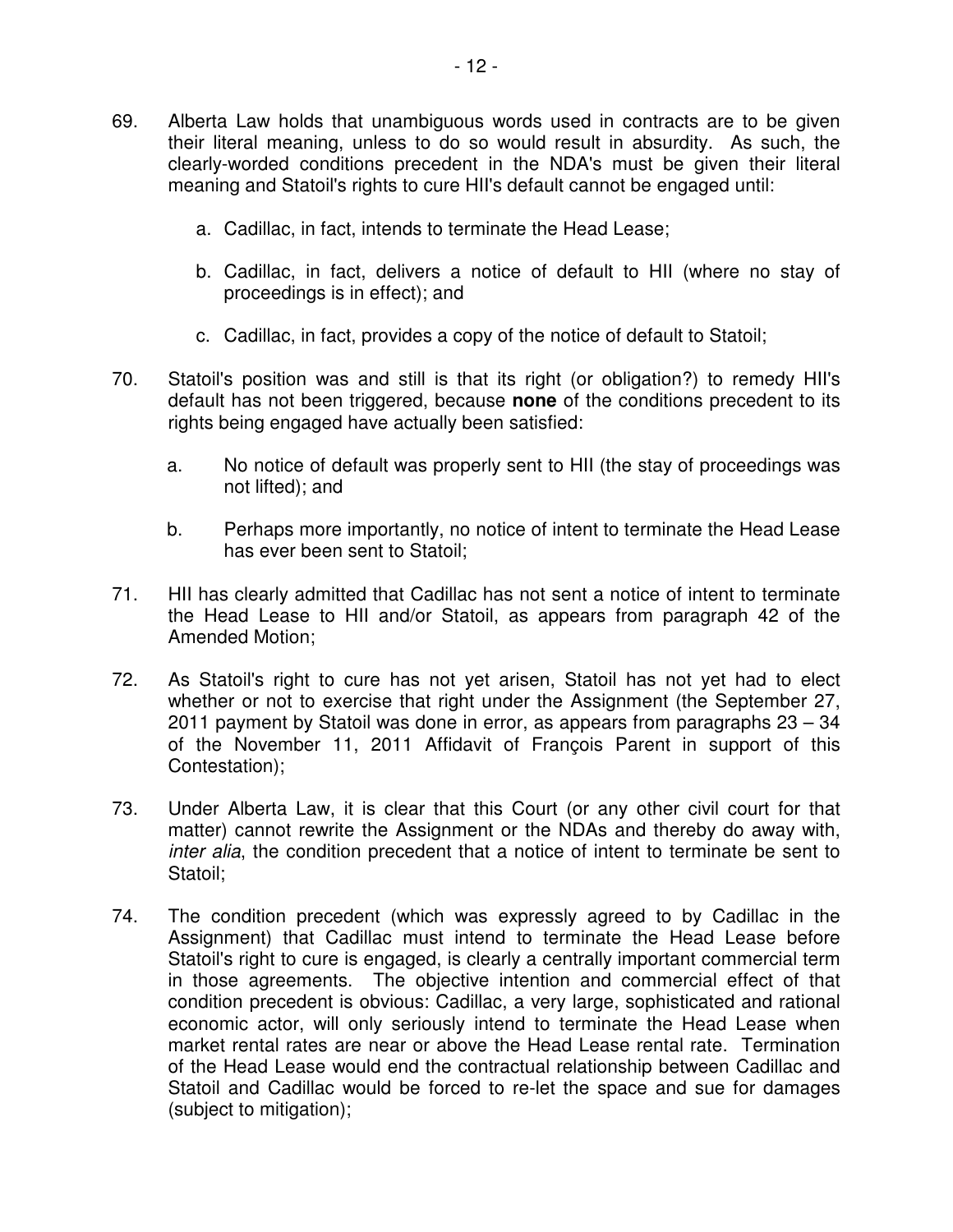- 75. Therefore, the (expressly drafted and crystal clear) condition precedent plays a very important protective role for Statoil: all rational parties know that Cadillac will only ever intend to terminate the Head Lease when market conditions are such that the potential damages to Statoil (essentially, the gap between market rental rates and the Head Lease rental rate) are minimal;
- 76. It is only in a situation of minimal potential damages, that Statoil will be put to its election, to decide whether or not to cure a default under the Head Lease;
- 77. In present circumstances, the Head Lease rent is \$35 per square foot and market rental rates for the Canoxy Place are between \$21 per square foot and \$25 per square foot, as appears from paragraph 4 of the November 11, 2011 Affidavit of Allan Jones, a copy of which is filed and communicated herewith as **Exhibit D-5**;
- 78. In the current market circumstances, it is obvious that Cadillac does not seriously intend to terminate the Head Lease and that this condition precedent is not satisfied;
- 79. This unwillingness to send a notice to terminate the Head Lease is also manifest from Cadillac's very conduct:
	- a. Cadillac only sent a (stayed and therefore invalid) notice of default, but no notice of intent to terminate**,** as appears from Exhibit R-25 of the Amended Motion;
	- b. Cadillac then applied to annul the proposed disclaimer of the Head Lease and the Assignment; and
	- c. Cadillac's recent change of position, offering to withdraw that application to annul the disclaimers, is conditional on this Court ordering that Statoil is liable to cure HII's default;
- 80. HII, on behalf of Cadillac, attempts to completely deflect this Court's attention from this pivotal condition precedent by not even asking in its conclusion to be dispensed from the obligation to serve a notice of intention to terminate the Head Lease on HII and Statoil;
- 81. HII's motion is but a clever attempt by Cadillac to achieve a contractual consequence against Statoil that Cadillac expressly and unambiguously agreed would occur only in very favourable economical circumstances to Statoil, and in much different market conditions than presently exist;
- 82. Cadillac's attempted manoeuvre, presently being advanced by HII and supported by the Monitor, is also being abetted by the Subtenants, albeit for a different reason;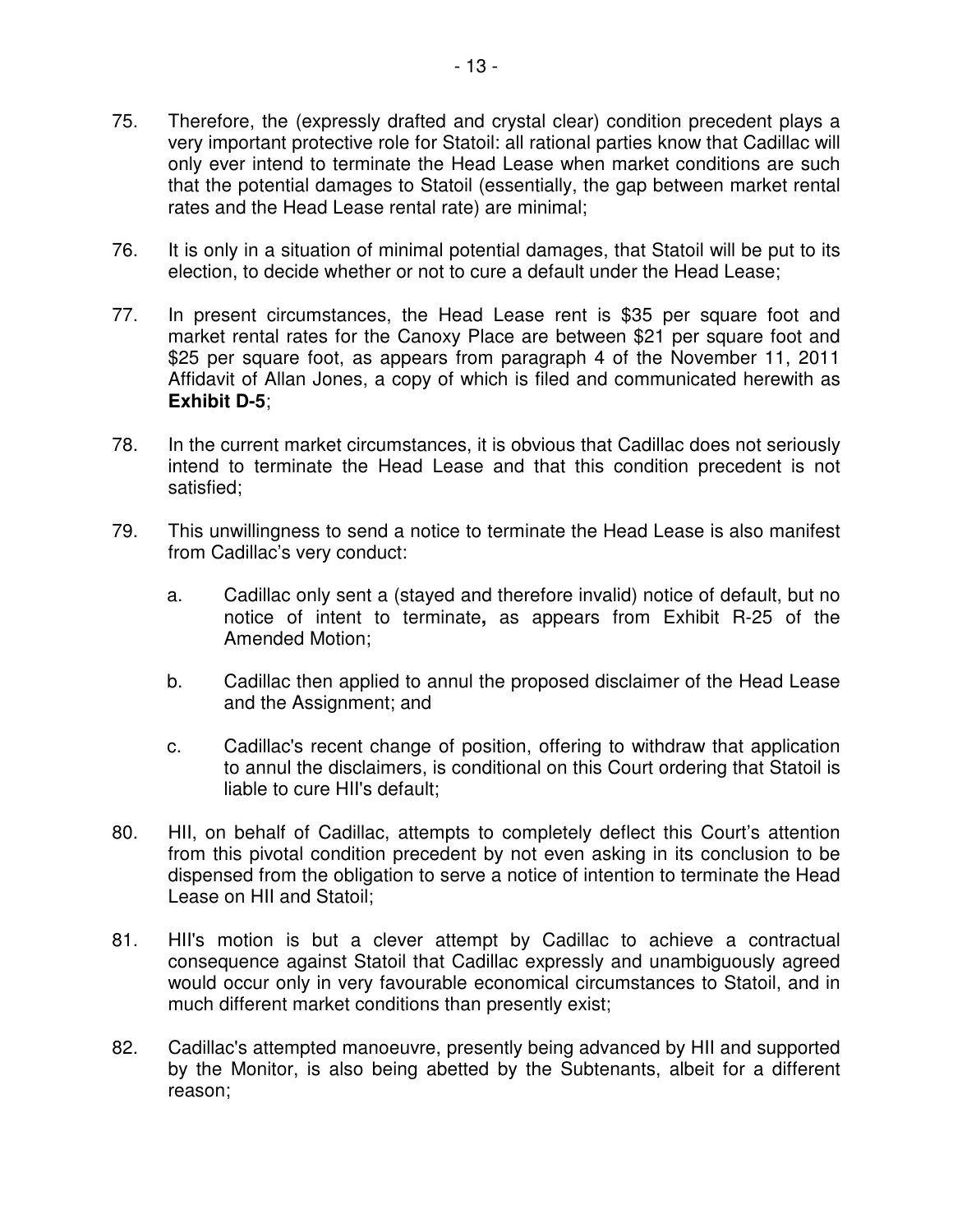- 83. The Subtenants are sophisticated parties. They are oil companies, law firms, technology firms and oilfield services companies as appears from paragraph 20 and Exhibit 2 of the November 11, 2011 Affidavit of Francois Parent in support of the present written Contestation;
- 84. The Subtenants, in the Consents to Sublease executed by each of them (which contracts were not voluntarily produced to this Court but only revealed and filed after the Court was required to expressly request them on November 7, 2011), expressly and unambiguously agreed to unconditionally guarantee HII's obligation to Cadillac under the Head Lease (including the obligation to pay Head Lease rent) as appears from Sections 4(a) and 4(e) of the Consents to Sublease;
- 85. Therefore, the Subtenants' obligation to remedy HII's default in not paying Head Lease rent is not conditional on Cadillac intending to terminate the Head Lease, like Statoil's;
- 86. The Subtenants' unconditional obligation to pay Head Lease rent has crystallized, as appears from paragraph 20 and Exhibit 2 of the November 11, 2011 Affidavit of François Parent in support of the present Contestation;
- 87. There is no doubt that the Subtenants' consent to the Amended Motion is also driven by the terms of the Consents to Sublease which provide for their liability towards Cadillac for the Head Lease rent;

# **VI. CONCLUSIONS**

- 88. This matter should be properly before the civil courts of Alberta between Cadillac Fairview and Statoil and/or Subtenants and Statoil;
- 89. The parties hereto have strategized to have these civil law issues unnecessarily and improperly adjudicated upon on an expedited and urgent basis before this Court which is also being asked to overstep the boundaries of its own jurisdiction and authority;
- 90. This resulting truncated process prevents Statoil from having the meaningful opportunity to advance a full and complete defence;
- 91. There is simply no urgency. No allegation of any urgency has been made and absolutely no shred of evidence was adduced into the Court Record to establish same;
- 92. Subsidiarily, it is clear that the Subleases cannot be disclaimed by HII. As a result, Statoil submits that Head Lease and Assignment cannot be disclaimed either, especially where there is no prospect of a viable compromise or arrangement being even adduced into the evidence by HII;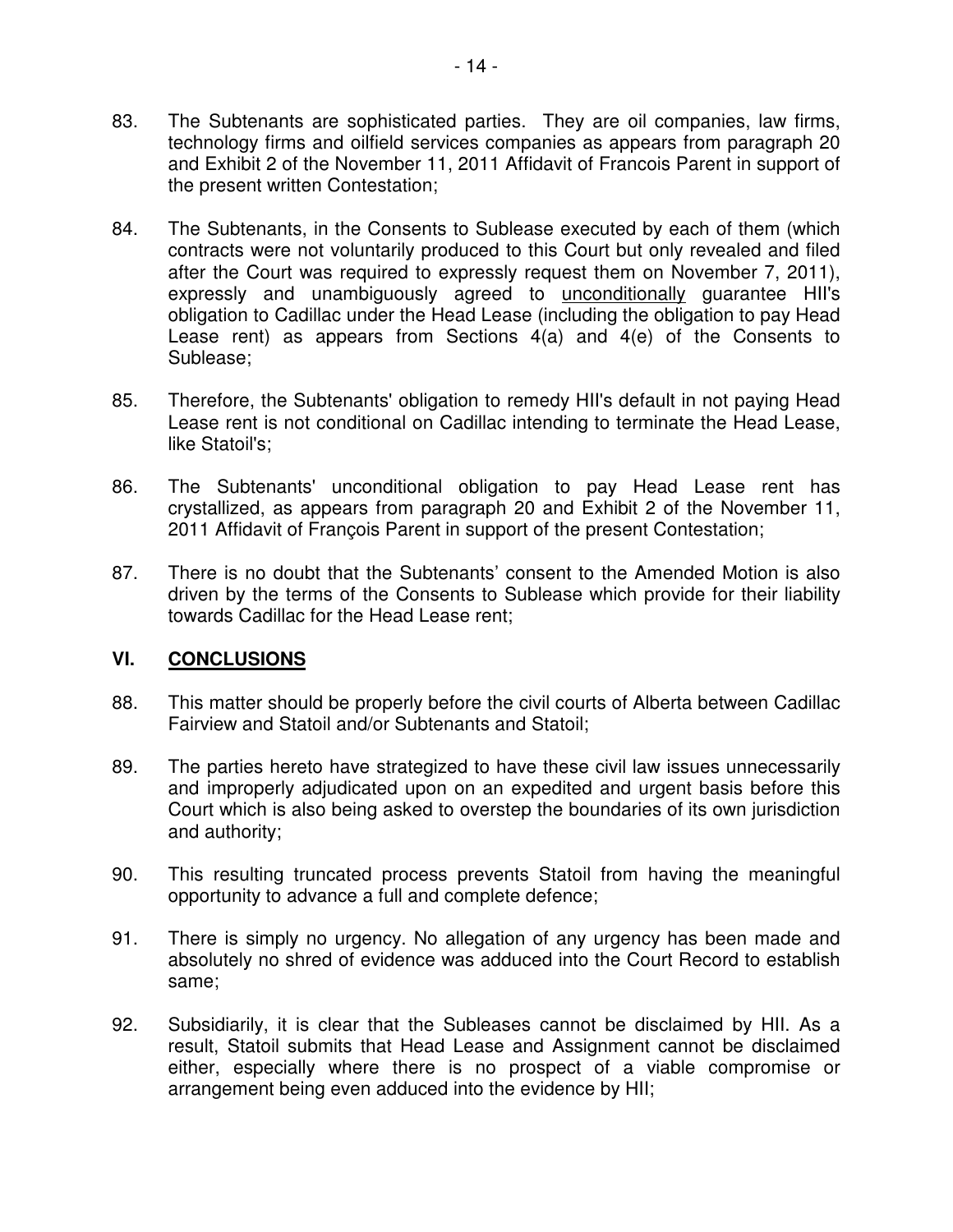- 93. Without prejudice to the foregoing arguments, the relief sought on the merits simply cannot be granted in light of the contractual scheme between the parties and the preconditions to re-assignment not having been satisfied;
- 94. Subsidiarily, should this Court be inclined to grant the relief in whole or in part sought by HII, there are certainly no grounds to make such judgment executory notwithstanding appeal. No justificatory allegations have been made by HII to that effect;

# **FOR THESE REASONS, MAY IT PLEASE THE COURT TO:**

**GRANT** the present Contestation;

**EXTEND** de bene esse, Statoil Canada Ltd.'s delay to contest and seek the annulment of the Assignment Disclaimer under Section 32(2) of the CCAA and **DECLARE** de bene esse that Statoil Canada may validly seek to contest and annul the Assignment Disclaimer as at the date hereof;

**DISMISS** the Amended Motion for an Order confirming the Re-Assignment and Assignment of Certain Agreements and the Release of HII's Obligations under these Agreements dated November 11, 2011;

**THE WHOLE** with costs.

**Montreal, this 11th day of November, 2011** 

**(s): Langlois Kronström Desjardins LLP** 

**LANGLOIS KRONSTRÖM DESJARDINS L.L.P. Attorneys for Mise-en-cause Statoil Canada Ltd.**